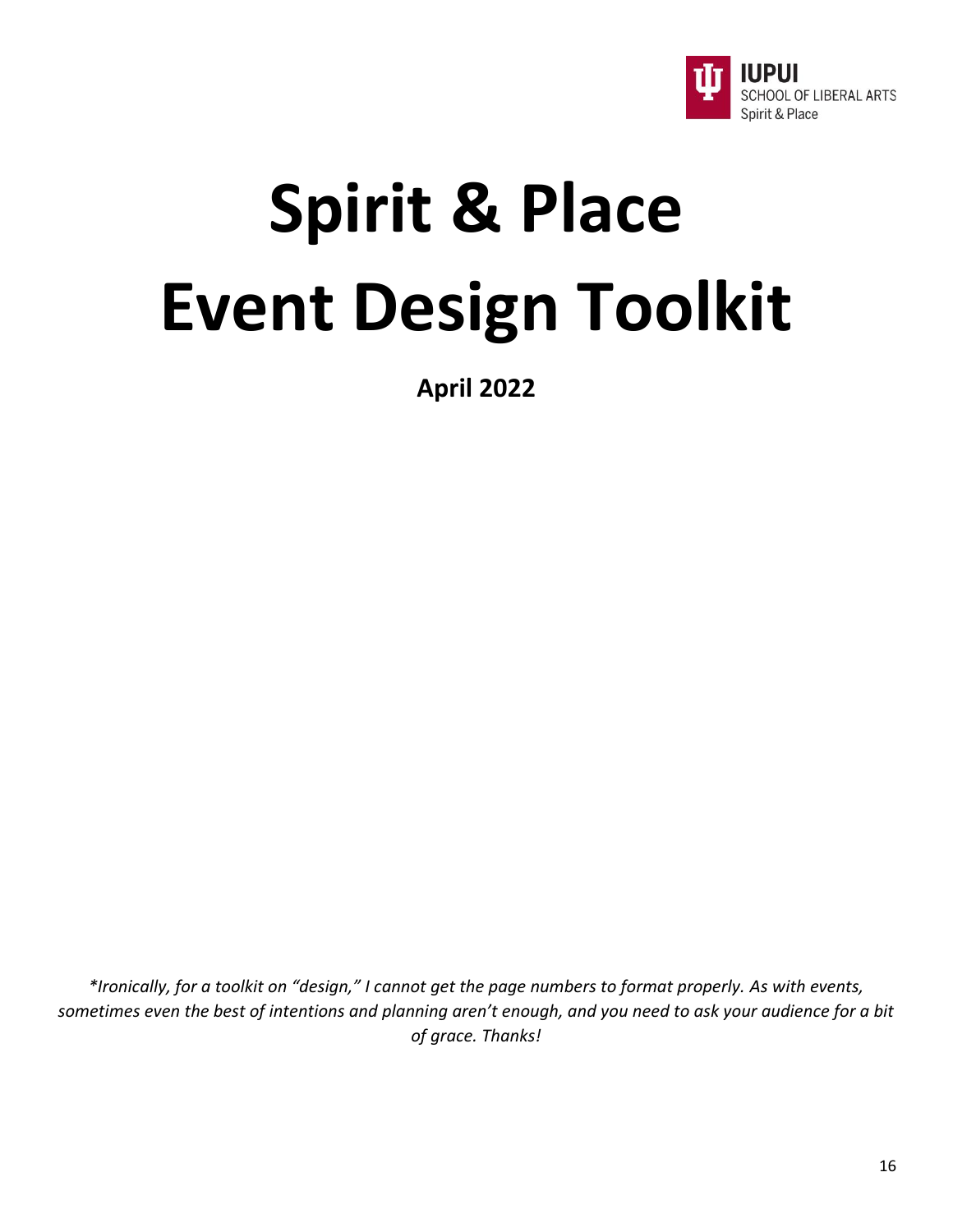

# **Table of Contents**

| <b>Event Intentionality</b>       | pgs. 2 & 3    |
|-----------------------------------|---------------|
| Who's Your Audience               | pgs. 4 & 5    |
| <b>Event Accessibility</b>        | pg. 6         |
| Zoom Accessibility                | pg. 7         |
| Virtual Event & Speaker Tips      | $pgs. 8 - 11$ |
| <b>Moderator Tips</b>             | pg. 12 & 13   |
| <b>Community Engagement</b>       | pg. 14        |
| <b>Community Agreements</b>       | pg. 15        |
| <b>Promotions &amp; PR Matrix</b> | pgs. 16 & 17  |
| Choosing an Event Image           | pg. 18        |
| Logistics: Venue & Speakers       | pgs. 19–22    |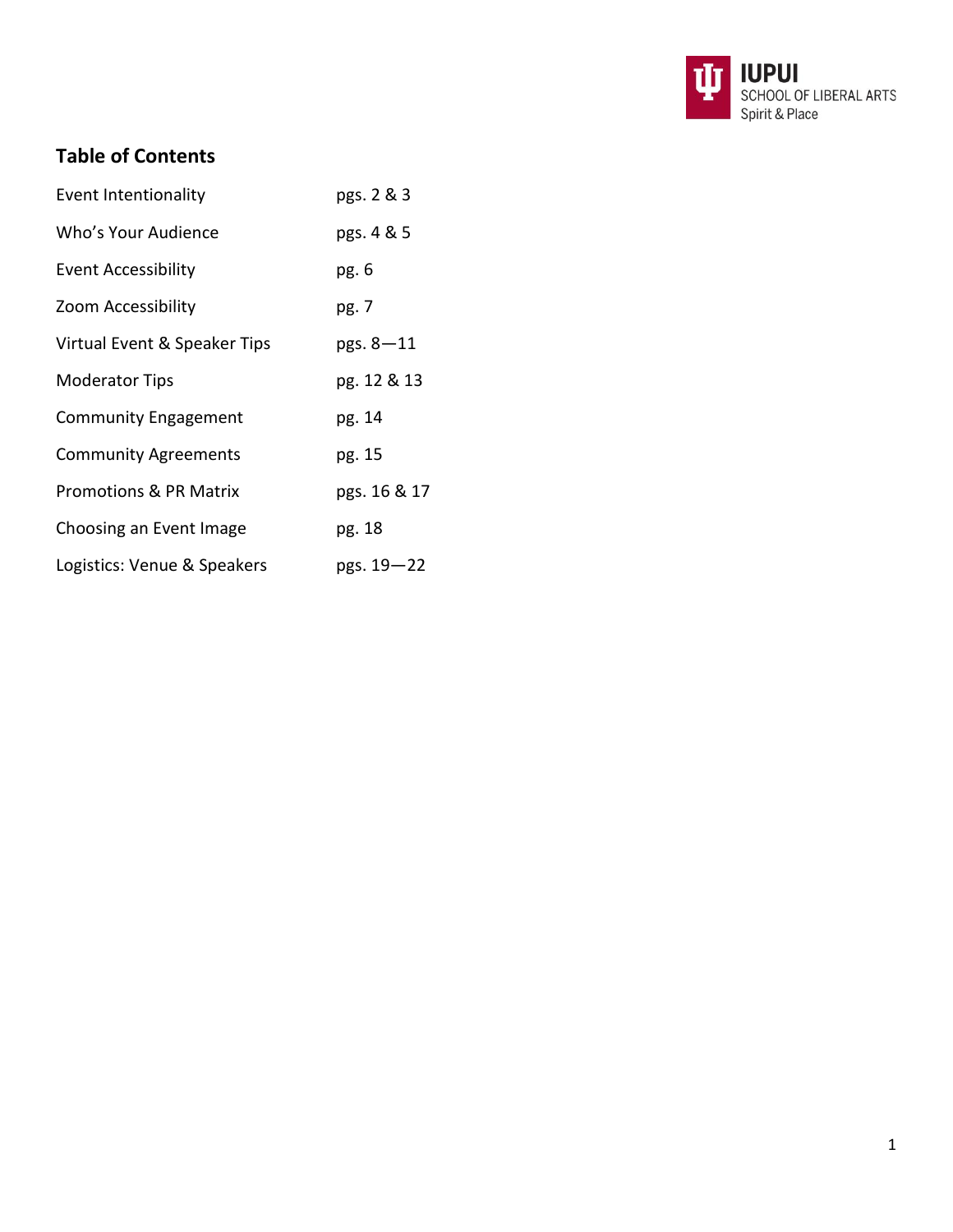

# **Event Intentionality**

A sense of passion and excitement should drive your event. Before you dive into planning, however, take a step back and assess where that passion comes from and what your intentions are.

| Make a list of all the reasons you are doing this event.                             |
|--------------------------------------------------------------------------------------|
|                                                                                      |
|                                                                                      |
|                                                                                      |
|                                                                                      |
|                                                                                      |
| Write either a mission or thesis statement for your event. (What's your main point?) |
|                                                                                      |
|                                                                                      |
|                                                                                      |
|                                                                                      |
|                                                                                      |
| What are the realistic outcomes you can achieve through this event?                  |
|                                                                                      |
|                                                                                      |
|                                                                                      |
|                                                                                      |
|                                                                                      |
|                                                                                      |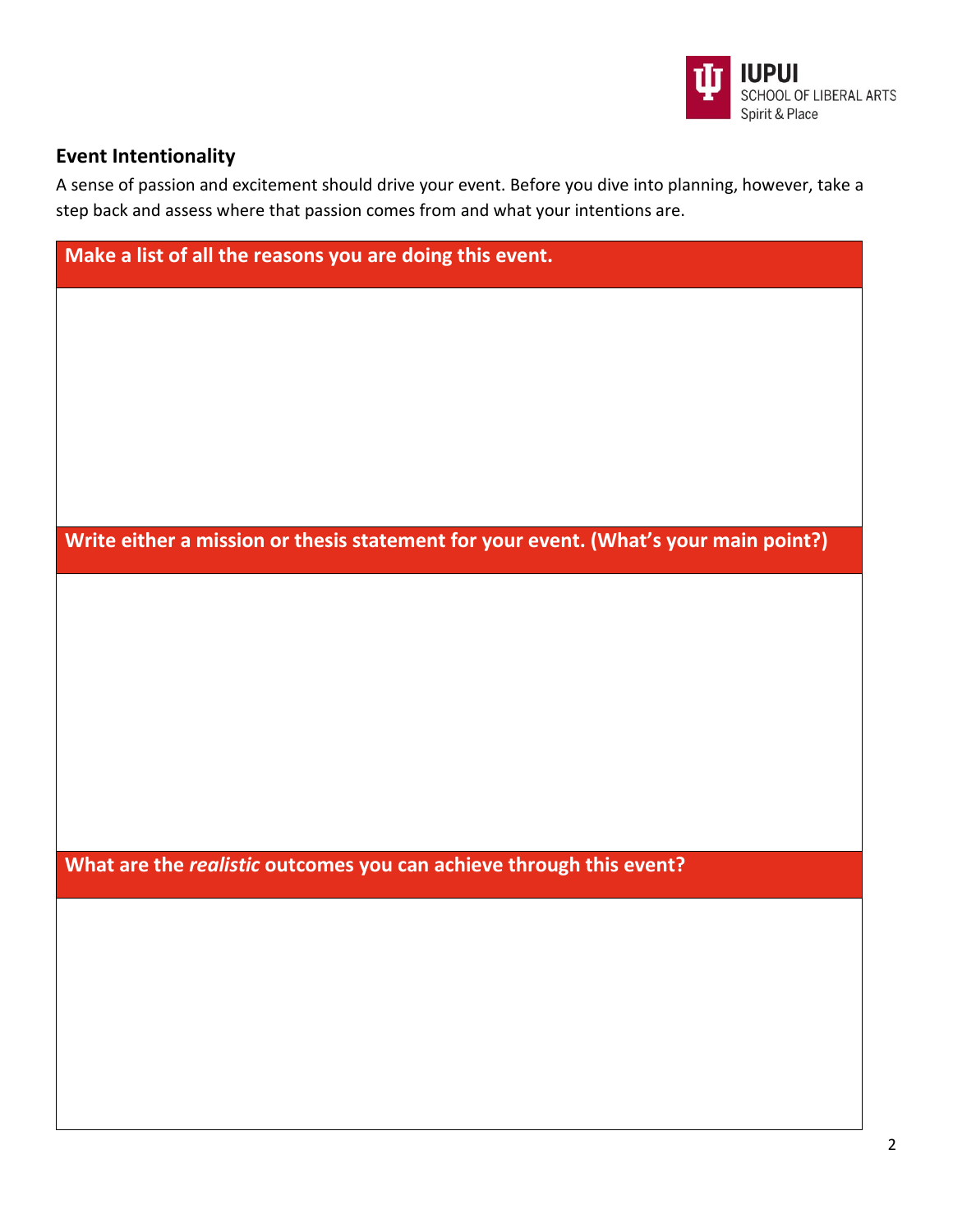

**Why are you the one who should be doing this? Know your lane! If this idea is outside your area of expertise (or community trust) who else might you work with?**

Now get out of your own head!

Great events are collaborative. Discuss the above with your team or community partners and then dig deeper by clarifying what everyone is thinking and hoping.

- Does everyone share the same goal?
- Are everyone's values aligned and understood?
- Can your event realistically create the impact you desire? (Hey, it's *an event*. Be honest with yourself on what can be accomplished in 60 to 90 minutes.)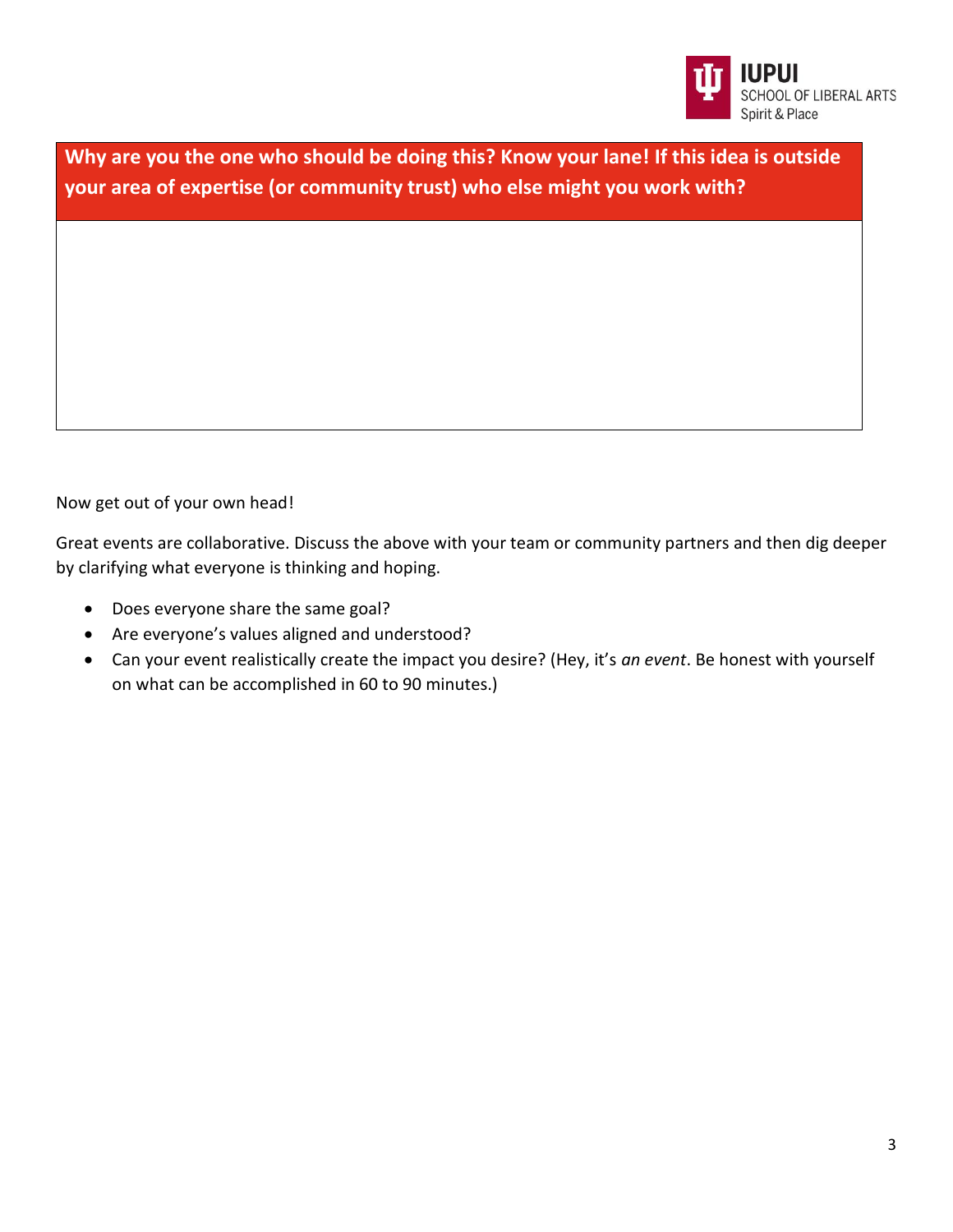

# **Who's Your Audience?**

Now that you're clear on WHY you are doing the event, it is time to focus on WHO the event is for and what they need from you.

The first thing to recognize is that there is no such thing as "the general public." What does that even mean?! The public is young and old. Black and white and a multitude of beautiful shades in between. Some of the public love highly interactive, hands-on events. Others are introverts who like listening to smart people talk about smart stuff. The public may be able-bodied or disabled, a parent with young kids or a new empty nester, a 2<sup>nd</sup> shift worker or a student. You want to design a welcoming event for all, but also need to think about the specific traits and needs of your target audience.

#### **Audience**

List 5 traits, values, and/or needs of your audience. Think about demographics, but also learning preferences and social needs.

- •
- •
- •
- •
- •

How do these traits, values, and/or needs influence your event logistics, venue choices, and marketing strategy? Give this some thought. After all, designing a fall family event for a Tuesday evening might work for your schedule, but it's not going to work for most parents. An interfaith event that ignores non-Christian holidays and is scheduled during Rosh Hashanah or Diwali will do more harm than good.

# **Think/Feel/Do**

Got a better idea on who you are designing for? Good! Now list one thing you want the audience to

- Think:
- Feel:
- Do:

# **Design Elements**

The above will not happen unless you intentionally plan for it. List 3 specific design elements you will integrate into your event to help your audience think/feel/do the above. EX: I want the audience to talk to someone they don't know. I will design at least 3 "turn and talk" moments into the event so they can connect.

- •
- •
- •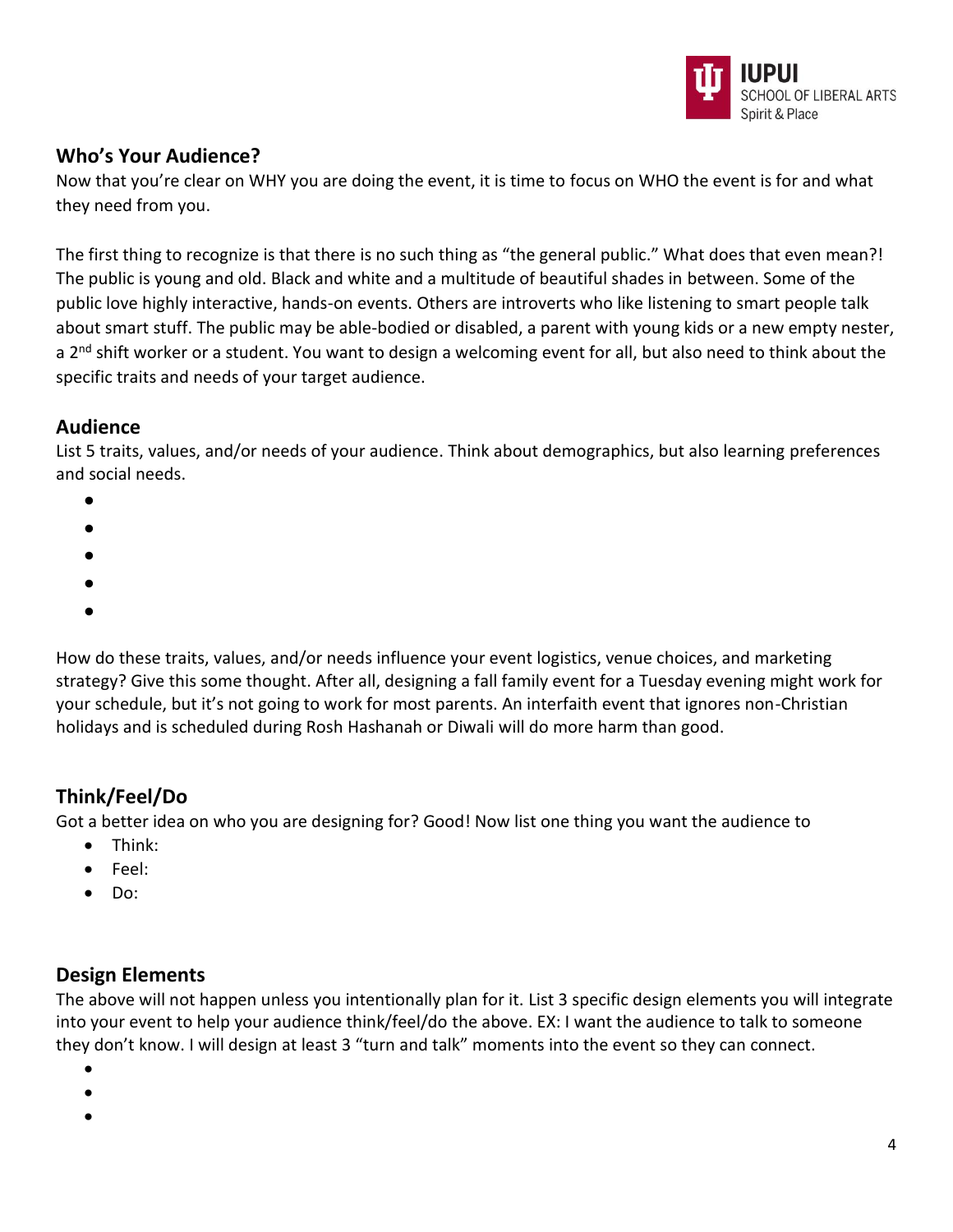

#### **Know the flow**.

Creativity is important in event design. So is thinking through all the details. Put yourself in your audience's shoes. If you've designed the most amazing experience possible, but no one knows where to park or what entrance to use, will they be primed to learn and engage when the event begins?

Try to imagine everything they will need – from beginning to end – so that the experience you have created for them will be success.

- Where should people park? Include this in the confirmation materials.
- Do access barriers exist for people with disabilities? How can you be more accommodating?
- How have you set up the physical space? Are sight lines and sound quality good?
- Will people be greeted upon arrival?
- How can you make people feel comfortable? Not only physically, but made to feel welcome?
- Is your introduction short & concise so that folks can get to the good stuff?
- Will you encourage and collect feedback?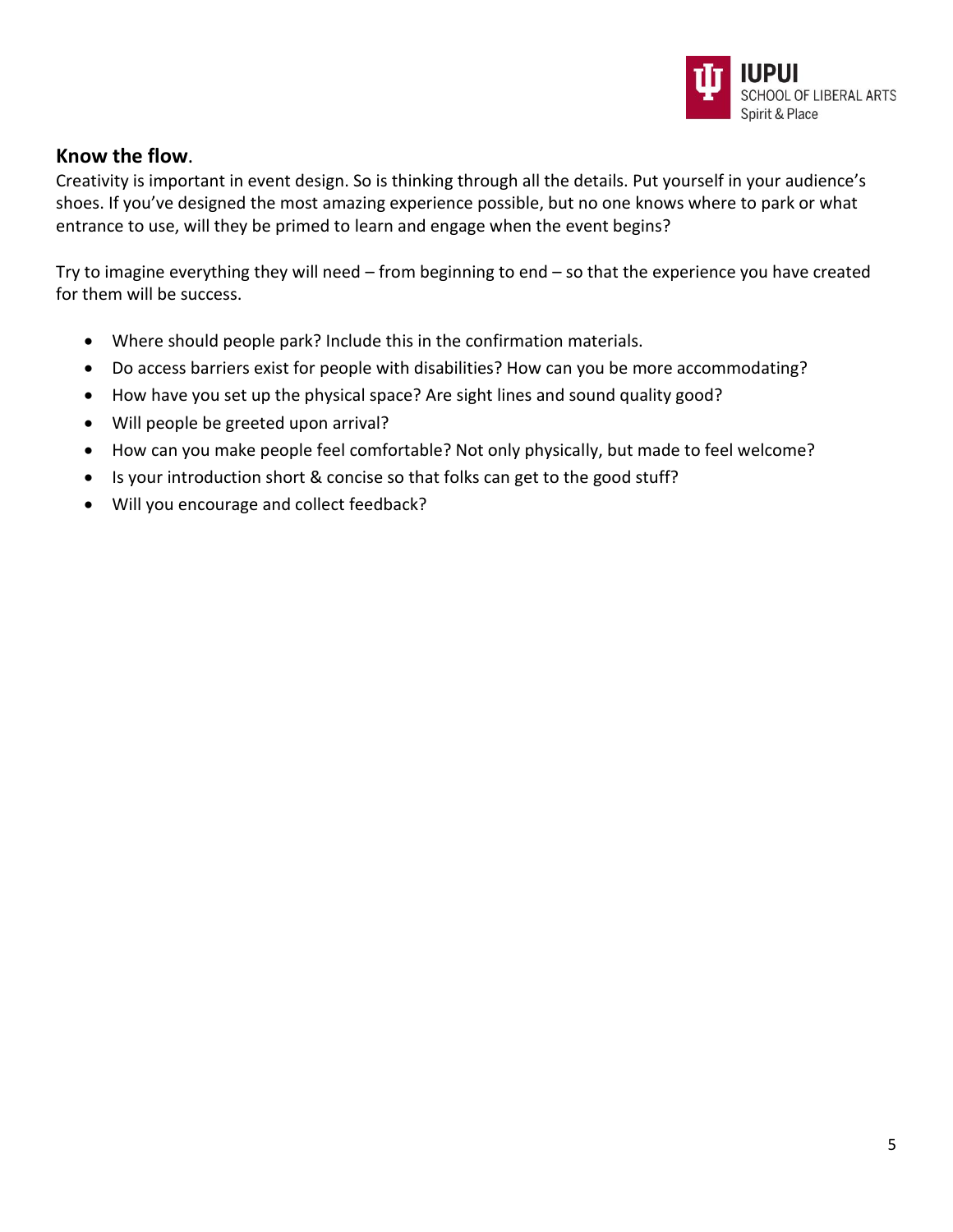

# **Event Accessibility**

Accessibility should never be an afterthought! Make the time to think about accessibility *early* in the event design process.

#### **Promotions & Confirmation Materials**

Truly accessible events send a welcoming message before the event even occurs.

- Mention ADA compliance of the venue & invite guest to communicate their needs.
- Provide more than one registration/communication option.
- Include instructions and/or maps of entrances, seating options, accessible parking, etc.
- *EXAMPLE:*

*We welcome people of all abilities to Spirit & Place events! Most events are free and located in ADA compliant facilities. For questions about accessibility or to discuss accommodations, contact festival@iupui.edu or 317-274-2462 within 72 hours of the event.*

**Don't bury accessibility info at the bottom of printed materials or web pages. This sends the message that those with disabilities are an afterthought.**

#### **Venue & Event Accommodation**

Physically walk your venue (inside & out) to identify any potential pain points.

- Are sidewalks, ramps, and handicap parking spaces free of obstructions?
- Is there clear directional signage?
- Are walkways well lit?
- Has accessible seating been reserved?
- Are tables at a height accessible to wheelchair users?
- Have you prepared large print (18pt font) versions of printed materials?

#### **Volunteers & Staff**

Have conversations with volunteers and staff regarding how they should handle requests for accommodations or otherwise respectfully serve guests with disabilities.

- Always use "person first" language. (i.e., person with a visual impairment, not blind person)
- Make sure volunteers and staff know where all the accessible entrances, seating, and restrooms are located.
- [Indiana Arts Commission](https://www.in.gov/arts/programs-and-services/resources/accessibility/) FAQs, checklists, and more resource links.
- [ADA National Network](https://adata.org/guide/planning-guide-making-temporary-events-accessible-people-disabilities) Wealth of resources, including an event planning guide.
- Do not segregate! Let guests know special seating exists but allow them to sit wherever they choose.
- Offer help. Do not assume they need it and never touch a person without permission.
- [TASC, a division of the National Disability](https://www.aucd.org/docs/add/sa_summits/AccessiblePowerPoints%20text%20(1-22-09).pdf)  [Rights Network](https://www.aucd.org/docs/add/sa_summits/AccessiblePowerPoints%20text%20(1-22-09).pdf) – Tips on how to create accessible PowerPoints.
- [Zoom](https://support.zoom.us/hc/en-us/articles/207279736-Managing-closed-captioning-and-live-transcription) Managing closed captioning and live transcription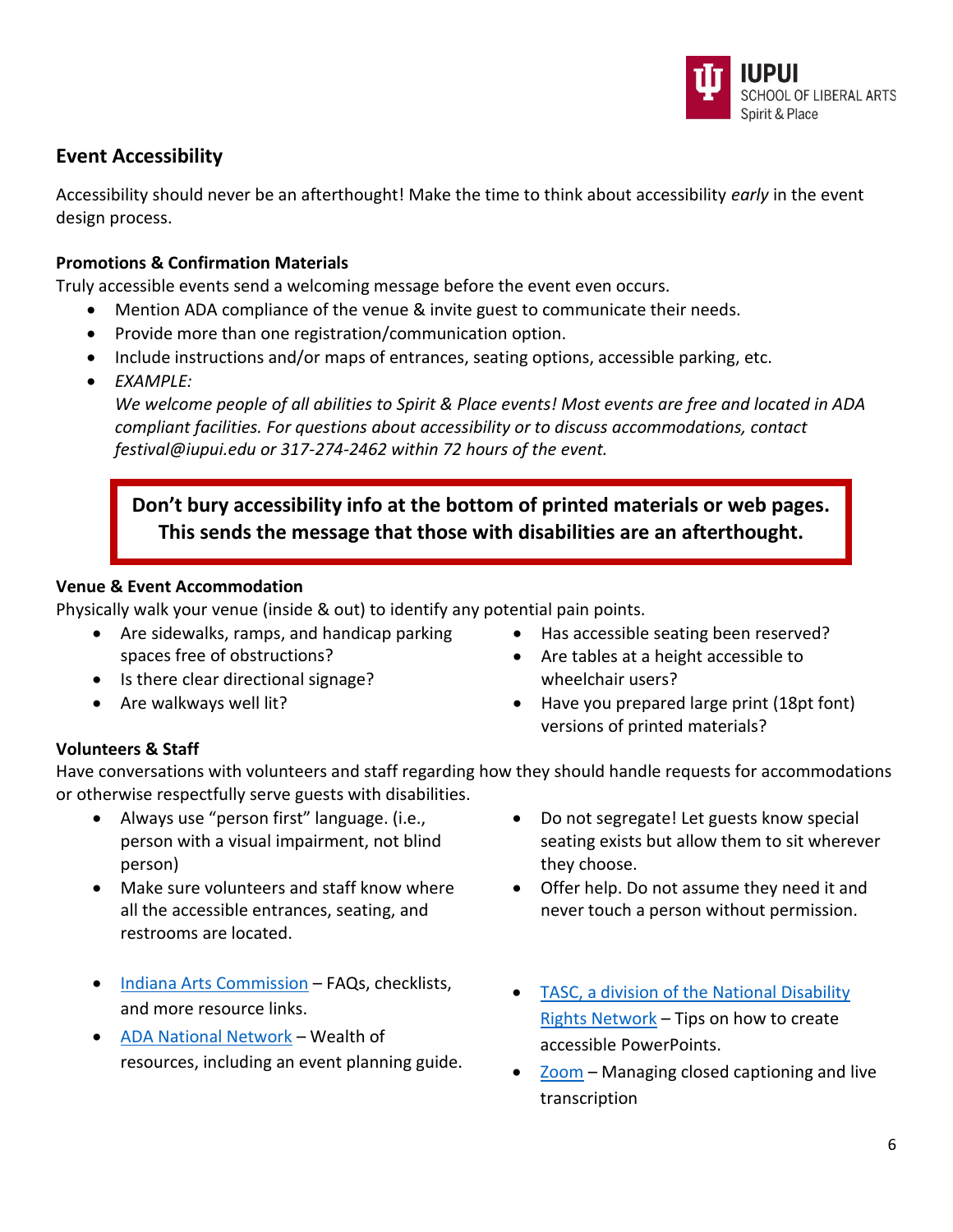# **Zoom Accessibility**

If hosting a virtual event (see the next page for more tips on that!) supplying accessibility info with your event confirmation and/or mentioning key features at the beginning of your event can create a more welcoming and inclusive environment.

#### **Meeting Controls**

Before diving into Zoom's accessibility features, acquaint yourself with Zoom's basic meeting controls with this [10-minute video.](https://www.youtube.com/embed/ygZ96J_z4AY?rel=0&autoplay=1&cc_load_policy=1) Keep in mind Zoom frequently updates the functionality of these controls. After watching the video, set up a test meeting with just yourself (or a friend!) and play with these features.

- **Mute**
- **Stop/Start Video**
- **Invite Participants**
- **Manage Participants**
- **Share Screen** *for public events it is strongly encouraged to restrict this feature to "host only."*
- **Chat**

**What's the difference between** 

• **Record**

• **End Meeting**

#### **spotlighting and pinning?**

Pin screen allows you to disable active speaker view and only view a specific speaker or ASL interpreter. Pinning another video will only affect your view.

As a host, you can spotlight videos ensuring that everyone on the Zoom will see the video(s) you choose no matter who is speaking.

# accessible as possible.

**Accessibility Features**

- Closed Captioning
- Spotlighting or Pinning
- Reordering Videos in Gallery View
- Sharing Slides as a Virtual Background

Zoom offers automatic closed captioning for all free accounts. [Watch this video](https://www.youtube.com/embed/hIWSoH3aMMg) to learn about the following accessibility features and, if serving as a meeting host, get in the habit of enabling the automatic CC function to make your events as

#### **Zoom Accessibility Hints**

- **Closed Captioning/Live Transcript:** After enabling this feature, you can use your cursor to "grab" the caption box and move it where needed.
- **Chat Font Size:** By holding down the Control (Ctrl) button selecting the "+" or "-" you can increase or decrease the font size in Chat.
- **Mute/Unmute:** If locating the mute button is an issue, just leave yourself on mute and use the space bar to temporarily unmute yourself when you wish to speak.

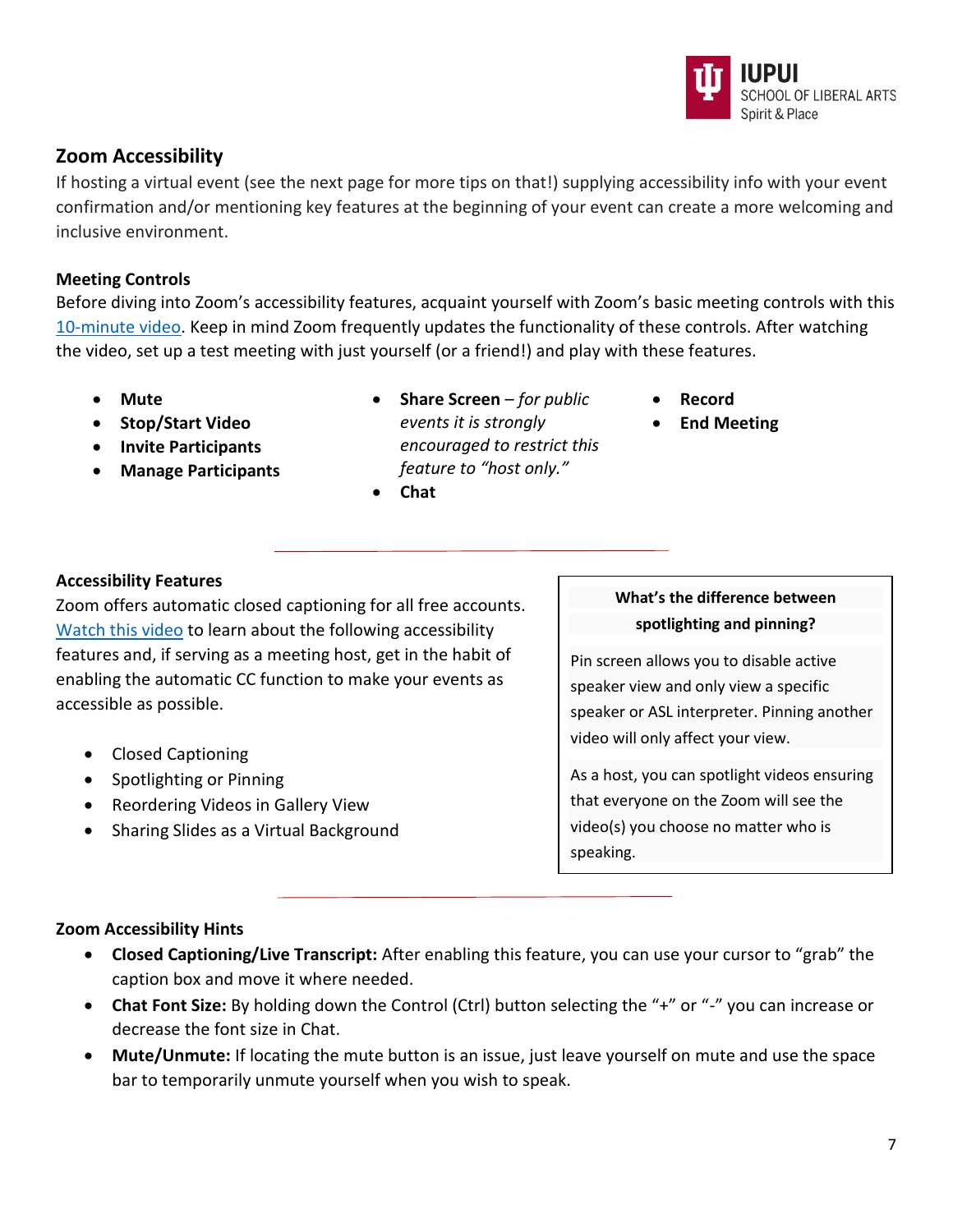

# **Virtual Event Tips**

Designing virtual events requires the same care and attention as planning in-person events . . . and then some. Get started by watching this short video on [leading meaningful virtual gatherings](https://www.youtube.com/watch?v=2yLjrYijlIw) by Priya Parker, author of *The Art of Gathering.* After watch the video, check out some additional tips from Spirit & Place.

#### • **Design with intention**

What do you want to accomplish with your virtual event and what kind of experience do you want to create? Consider the following.

- o **Platform Options.** What does a Zoom Meeting vs. Webinar allow? Is livestreaming an option? Which platform best serves your audience and the creates the experience you want?
- o **Pre-Event Engagement.** Can you build community by providing a video, poem, artwork, or other material for attendees to engage with prior to your event? Can they share their reactions on social media or during the event via chat features?
- o **Welcome.** Use a PPT slide deck, with music if possible, for people to look at as they wait for the event to begin. Have clear opening remarks that signal the start of the event, establish the event flow and structure, provide tech and/or accessibility tips for attendees, and invite participation.
	- **Accessibility!** Use clear language, large fonts, and high color contrast in your PPT.
- o **Interaction.** What sort of interactive tools does your virtual platform have? (Chat, Q&A, Shared Screens, etc.) How might you use these tools to engage attendees?

#### • **Communication**

All events begin with the invitation. Keep it simple and easy for attendees to participate.

- o **Event Description.** Your event description should clearly state the event is virtual and provide insights on what attendees can expect. For example, will the event be live, on-demand, or both?
- o **Confirmation Message.** After registering, attendees should receive a message explaining how and when they can login.
- o **Reminders.** Send at least two reminders with the login link. We recommend 48 hours and again 2-6 hours prior to the event. Reiterate what attendees should expect.
- o **Immediate Follow-up.** Before attendees leave the virtual event, drop a survey in the chat! Send the link out again via email within an hour of the event's conclusion.
- o **Follow-up.** Within a day or two of the event send attendees a link to its recording (if applicable) and a survey (yes, again!). If the recording will only be available for a limited time, share when it will come down.

#### • **Prep Work**

Engage your planning team, speakers, and other talent early in the process.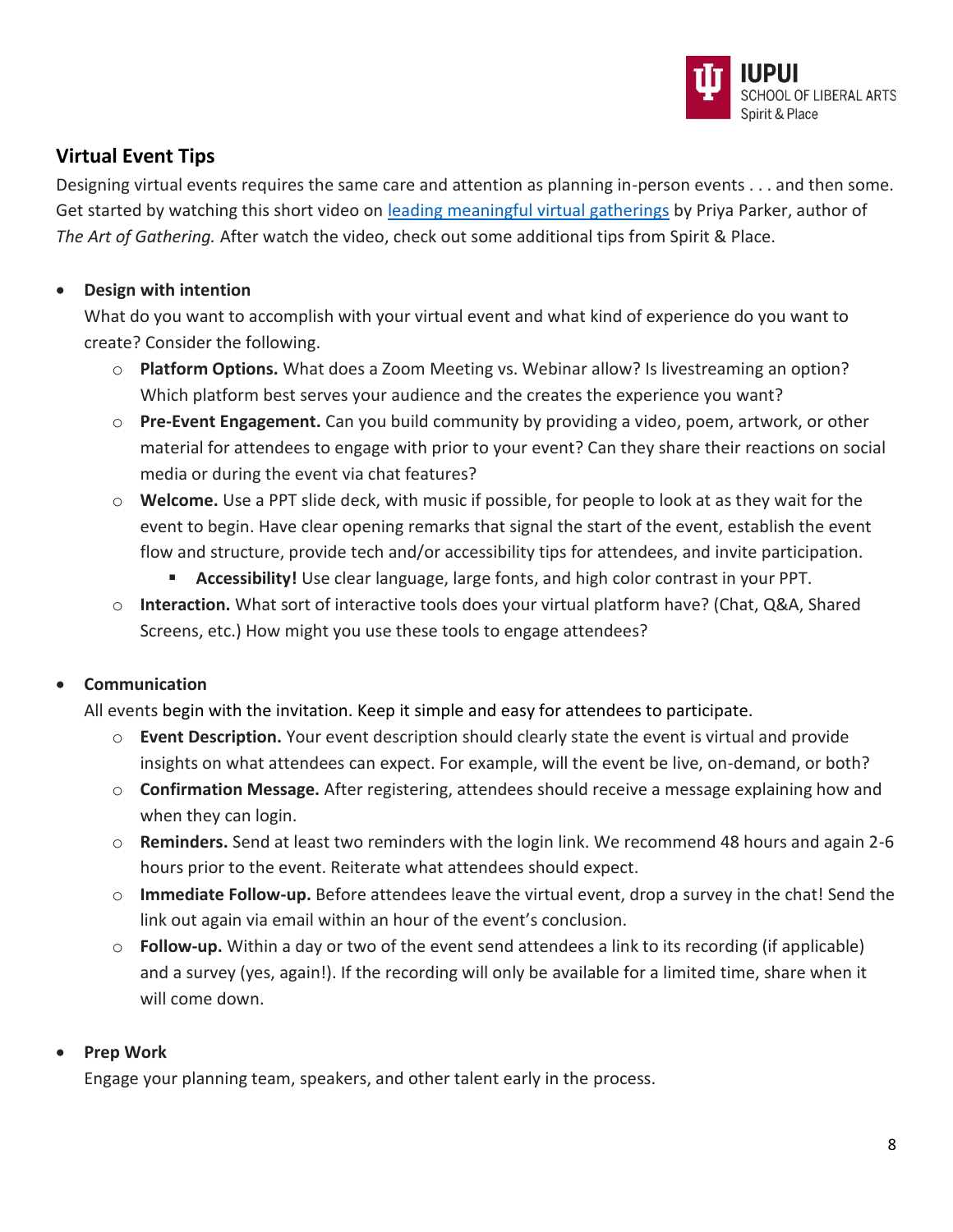

- o **Shared Vision & Understanding.** Make sure everyone understands why this event is happening and what its goals are. Solicit feedback on the event flow and how to make the event as engaging as possible. If your speakers have been doing this a lot, they will likely have some great tips!
- o **Build Rapport.** If hosting a panel or moderated discussion, get everyone together a week or two in advance for a conversation to build rapport. (This is advice stand for in-person events too!)
- o **Test the Tech.** Speakers should login 30-60 minutes early to re-acquaint, check their internet connections, and adjust light and sound.
- o **Prep Attendees.** Use your confirmation email(s) and opening remarks to reiterate to attendees what they should expect during the event and how they may participate.

#### • **Hosting Tips**

As the event creator, it is your job to ensure your speakers and attendees are made to feel welcome and have the tools they need to have a successful gathering.

- o **Names.** Use people's first names as much as possible and encourage others to do so.
- o **Welcome Exercise.** Create an icebreaker (respond live or via chat) and/or centering exercises at the beginning of your event.
- o **Tech Tips.** Remind attendees of basic virtual functions like how to control their view, pin a speaker or ASL interpreter, adjust sound, etc.
- o **Community Agreement.** If using breakout rooms, consider sharing with attendees a set of community agreements to help guide small group conversations.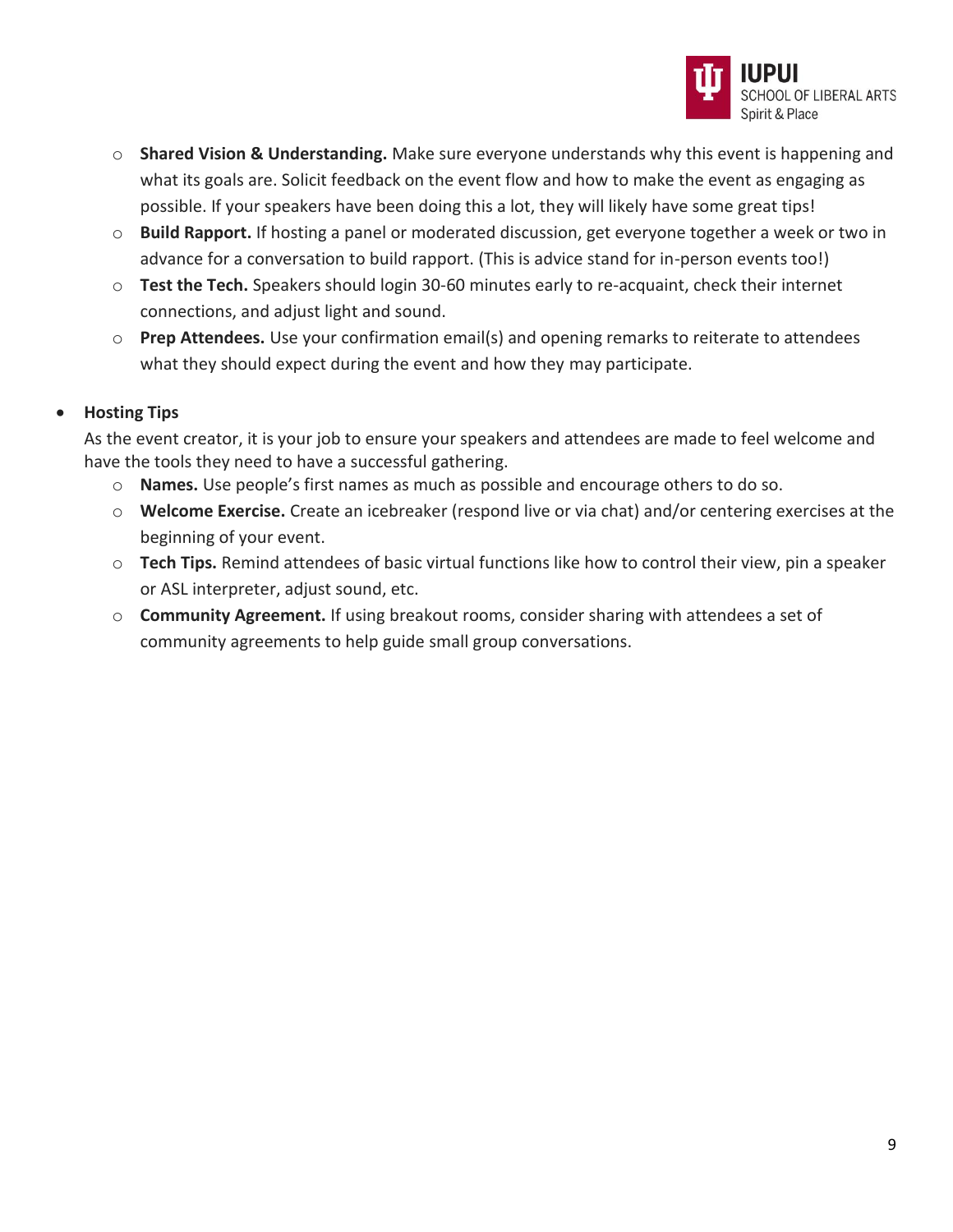

# **Tips for Successful PRE-RECORDED Virtual Event Segments**

As more virtual events are being created, event creators are often asking speakers to supply pre-recorded remarks. This can be a great tool for opening remarks or for simply breaking up the virtual experience for attendees. It is important, however, that pre-recorded segments – even ones done at home behind a laptop – be intentional and professional looking as possible.

#### **BACKGROUND**

- Choose a background that is not distracting.
- Avoid locations where random people are seen in the background.
- Make sure the sun is not behind you.

#### **SOUND**

- Find a location that is free from noise. Be aware of vehicular traffic; voices/movement not a part of the recording; noise from air-conditioning units, furnaces, fans, vacuums, elevators, slamming doors, etc.
- If using a personal device, put it in Airplane Mode to avoid calls and sound notifications.

#### **LIGHTING**

- Primary lighting should come from the front, not behind.
- Avoid harsh lighting that falls directly from the top or side. This creates unflattering shadows.

#### **CAMERA POSITION**

- When recording on a tablet or phone, shoot in landscape mode, not portrait (i.e., horizontal not vertical).
- Keep the camera height at eye-level and use a tripod if possible. You want a steady shot (and no views up people's noses!)
- Watch the framing and keep the subject centered.
- Watch the head room. Keep the eyes of the subject(s) in approximately the upper 1/3 of the frame. Avoid too much space at the top of the frame or cutting off the tops of head.
- Rule of thumb: Frame between the chest or waist and the head and avoid (fidgeting) feet & legs. Too wide of a shot and the subjects look too small. Too tight and it's often unflattering.

#### **DIRECTION**

- Subjects should speak to the camera unless the shot is intentionally framed as a conversation between two or more people.
- If the speaker needs notes, try to keep the notes out of the shot. You might want to try cue cards with talking points instead. (Place cue cards near the camera lens so the speakers can still look at the camera.)
- When multiple people are in a shot, direct non-speakers to look at those speaking.

# **Record a test clip!**

# **After you've thought through and planned for the above, record a 15-20 second test clip to review so you can tweak things before diving straight into your main recording.**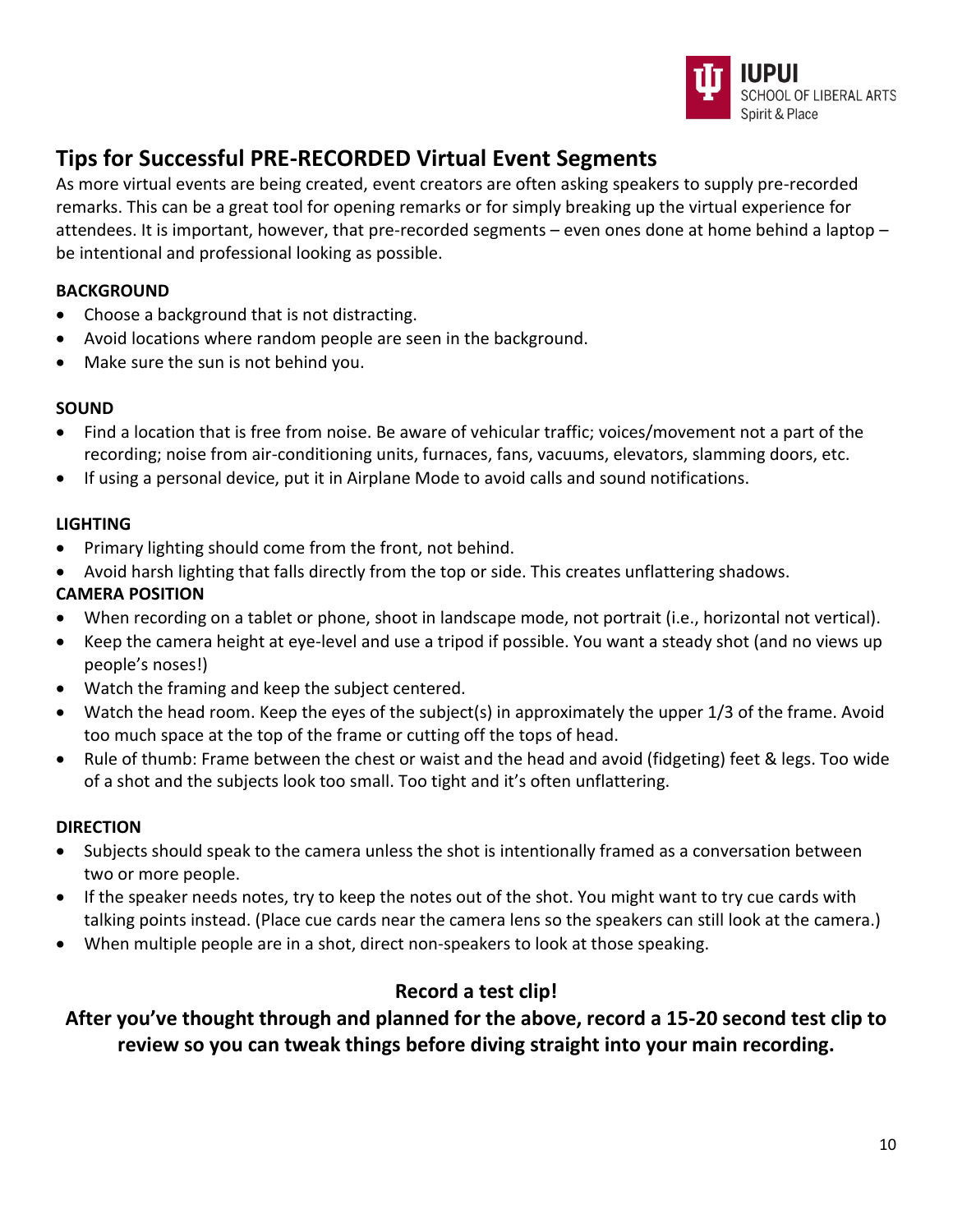

# **Speaker Tips for Virtual Events**

Share these tips with your invited guest speaker, presenter, or facilitator for a virtual event so that everyone is clear on expectations and responsibilities.

#### • **Location.**

While virtual events can feel less formal than in-person events, they are still public events where attendees want to feel a part of something special. To make their experience the best possible, plan to speak from a quiet space with minimal distractions. Presenting from a moving vehicle or noisy space pulls attention away from the event's content.

#### • **Background Distractions.**

Background movement and/or noises (people passing in a hallway, off-screen voices, traffic, elevators, HVAC vents, etc.) can be distracting. It's not always possible, but do your best to minimize these distractions.

If you're connecting through a personal device, put it in Airplane Mode to avoid call and sound notifications. If you're on a desktop or laptop, shut down your email if it receives new mail notifications.

#### • **Camera Position.**

Keep the camera height at eye-level to avoid a view up your nose! As a rule of thumb: Frame yourself between the chest or waist and the head to avoid views of (fidgeting) feet & legs. Too wide of a shot and you'll look too small; too tight and it's often unflattering. Experiment with what works for you so that you feel comfortable onscreen.

#### • **Login Time.**

The event organizer will often want you to login early. Verify what time they need you in the virtual space and plan to be there! This is the last chance to make any technical adjustments and receive event updates.

#### • **Screen Sharing, Breakout Rooms, Private Chats, etc.**

Do you need to run a PowerPoint or otherwise share the screen? Will there be breakout rooms? What chat features will been enabled? Share with the event organizer your preferences and ask about their expectations. Event organizers should not expect you to run your own PowerPoint or set-up breakout rooms unless they've previously communicated that information – and vice versa. Talk through the details!

• **Welcoming Message/Kick-Off.** Who speaks first and officially kicks-off the event? How will this person be cued to know when to speak? Have a plan to avoid that awkward, "Uh, have we started yet moment."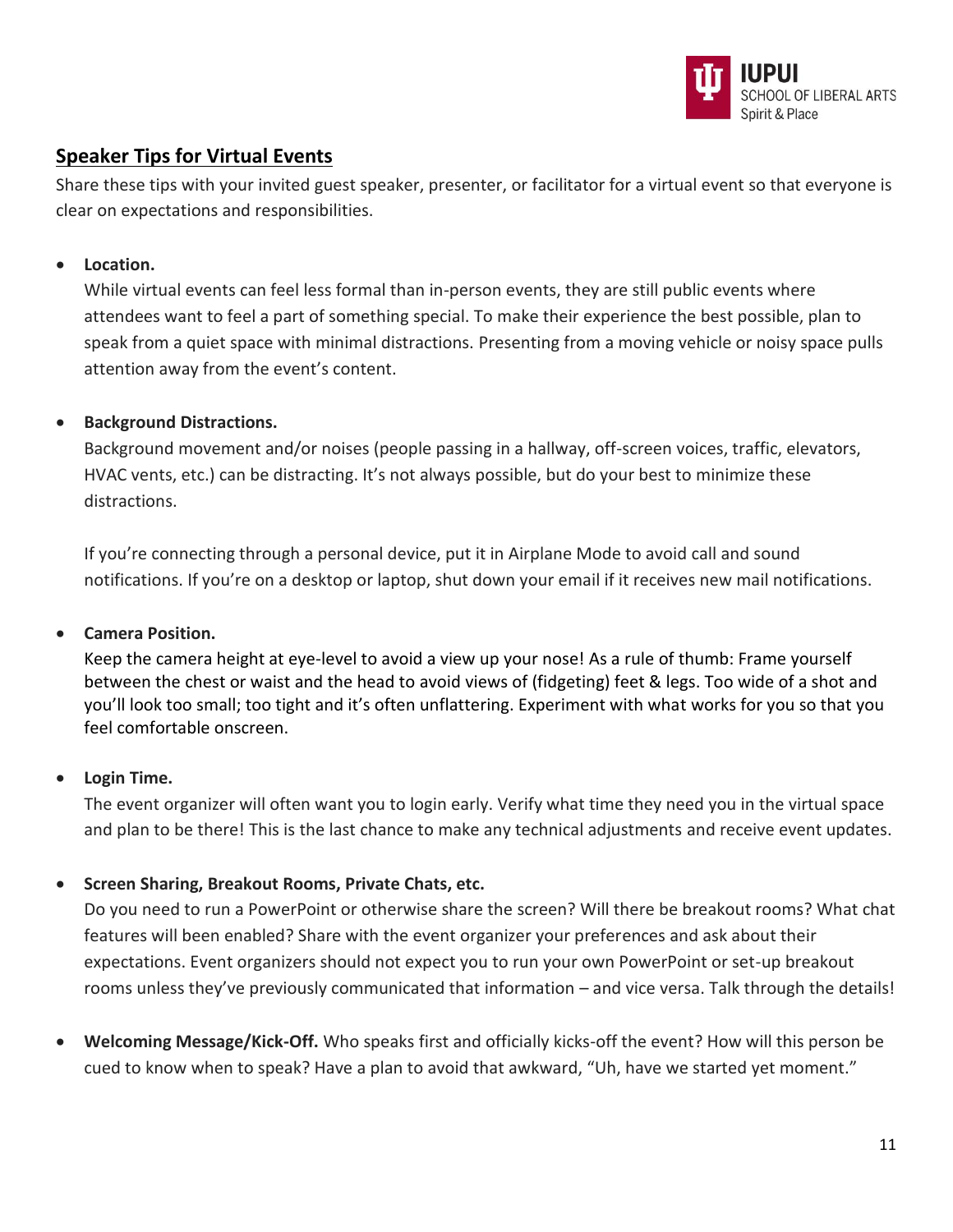

# **Moderator Tip Sheet**

These tips have been compiled from multiple sources, including the most important source of all – the public!

#### **Tips from Spirit & Place**

- **Let your audience know what the event goals are**. Establish expectations early.
- **If the topic is contentious, establish hopes & expectations for group involvement**. Reinforce for the speakers and audience members the importance of [adventurous civility.](https://onbeing.org/programs/living-the-questions-6/) Consider using a [Community](https://spiritandplace.org/wp-content/uploads/2021/09/Sample-Community-Agreement.pdf)  [Agreement.](https://spiritandplace.org/wp-content/uploads/2021/09/Sample-Community-Agreement.pdf)
- **Prepare cutoff phrases ahead of time.** Example: If a panelist is not giving enough time for others to speak, you can say, "You have a great point there, but I think we need to hear from \_\_\_\_\_ now." Or, when they take a breath, interject with, "Thank you for that perspective. I'm curious to hear what \_\_\_\_ might think."
- **Good follow-up questions are open-ended and can be used to ...** 
	- o *Add clarification:* What did you mean by that? Could you elaborate? Can you give an example?
	- o *Bring in new perspectives:* X brings up an interesting point. What do the rest of you think?
	- o *Bridge connections between ideas:* John said X and Mary said Y. Do their ideas have anything in common?
	- o *Dig deeper:* Let's explore that from another angle. Can you unpack that point a little more? I'm fascinated by that concept you just brought up; do you want to dig into it a bit more?
- **Close with a call to action**. Challenge your audience to stay engaged and to learn more.

#### **Tips from the Public**

Looking through several years of attendee surveys, we know the audience . . .

• **Expects the moderator to provide clarity and guidance.**

*The moderator's questions, though thoughtful, were too complicated and long.*

*This event was poorly moderated. The moderator didn't seem to have a plan to lead the discussion anywhere and threw questions at the panel that they were unprepared for.*

*I was looking for more structural guidance from the moderator and clarity of the questions.*

*There wasn't a clear focus or take away for me.*

• **Wants the moderator to draw in multiple perspectives & think of the audience's needs.** *One of the panelists was less verbal than the others and should have been invited to speak more by the moderator."*

*Questions should be repeated by the moderator.*

*The moderator should remind the panelist to use the microphone.*

• **Desires to be heard and to share experiences. They don't like being talked at the entire time.** *Great discussion, just wish there was a little more time for panel Q&A.*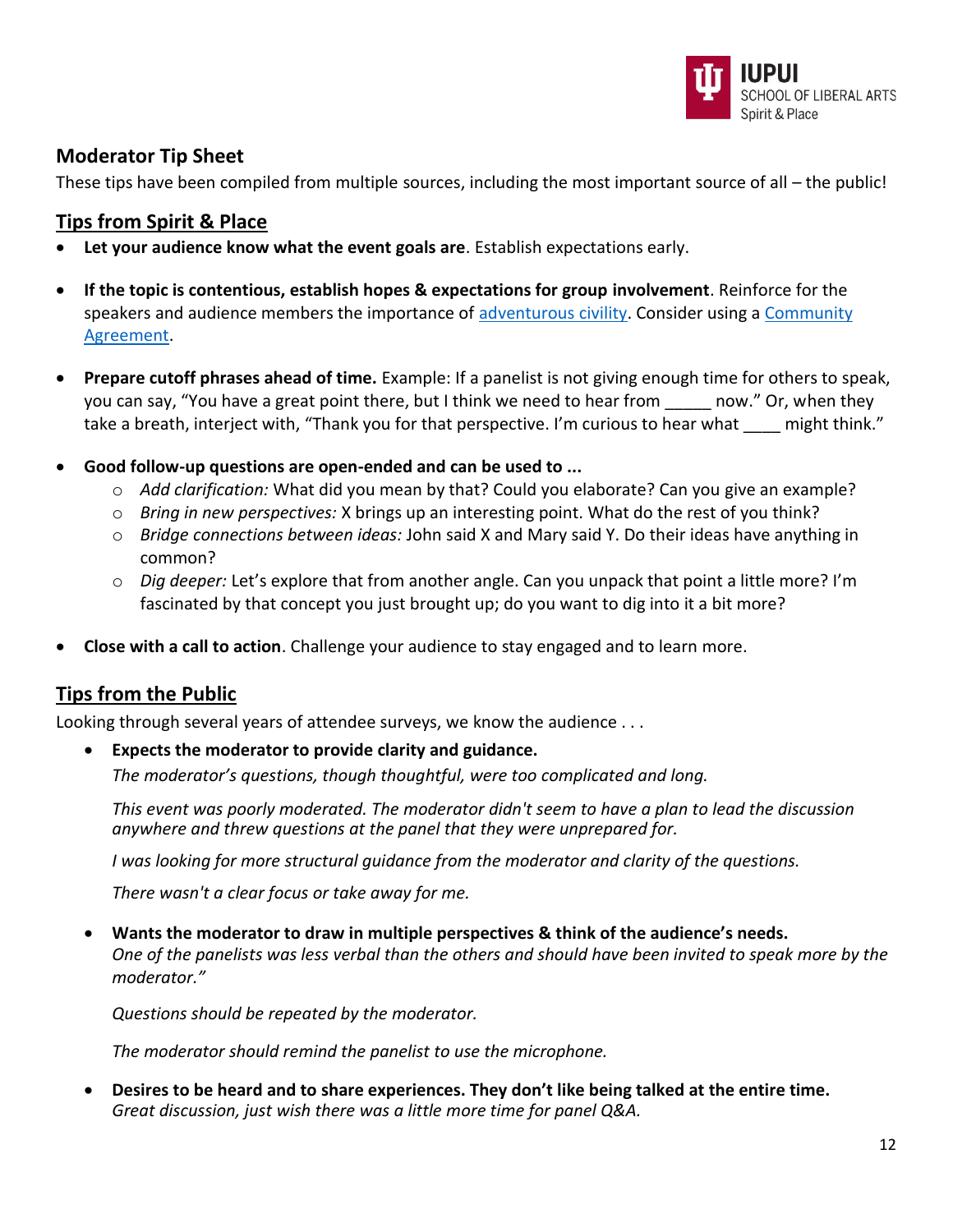

*He did not read to us . . . much appreciated. Excellent and very educational.*

*Would be nice for attendees to talk informally afterwards. Perhaps breaking into groups to share thoughts, ideas, etc.* 

## **The Moderator or, "Ten Thoughts I Thunked" by Kevin Armstrong**

- 1. **The moderator's principal role is to allow each panelist to be their best self.**
- 2. **If possible, talk individually with the panelists before the event and talk together with the group for at least an hour before the presentation.** I usually provide the first question to everyone before the event so they can hear one another's answers and get a feel for one another's tone and perspective.
- 3. **Avoid formal introductions.** A printed program may already provide a biographical sketch. And even in the absence of printed material, take no more than 90 seconds to introduce each person. The audience has come to hear from the participants, not about them.
- 4. **Stand up for the audience and involve them.** If there is a Q&A, remind the audience to ask questions rather than make speeches. Somewhere between 25–30% of the conversation should involve the audience. Anymore and they run out of good questions. Any less and they feel sidelined. If the audience cannot hear the question, repeat it. If people do not understand the question, rephrase it.
- 5. **Be neutral and objective.** It is important to be provocative but if you have a dog in the fight, you should be on the panel rather than moderating it.
- 6. **Be informed and prepared.** You should have a general understanding of the subject in order to create a logical flow to the conversation. Have a set of possible questions, quotes, and conversation starters. Good answers generally arise from good questions. Then, be prepared to abandon them all if the conversation takes an interesting turn.
- 7. **Ask the question everyone has on his or her mind but is not asking**. If a panelist has been in the news, or is notable for a particular belief or practice, get it out on the table early so you can move on.
- 8. **Once you've asked a question, look at the audience and look at the other panelists.** The panelist shouldn't be talking to you but to the audience and to any other panelists.
- 9. **Be attentive to three things at once**: The conversation that is going on. Where the panelists seem to be taking the conversation. How the audience is responding.
- 10. **Say Thank you.** To the panelists. To the audience. To your sponsors.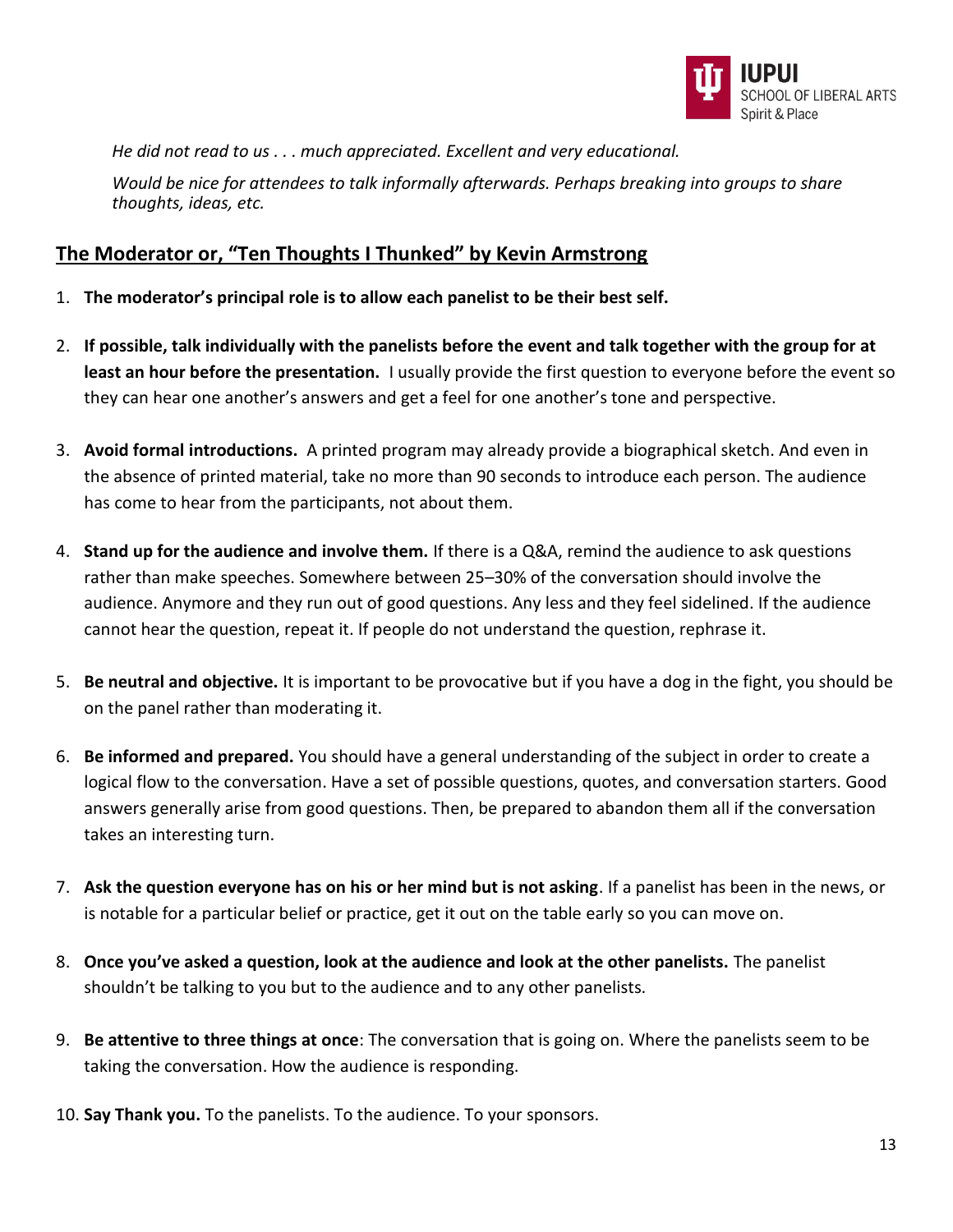

# **Community Engagement & Events**

Spirit & Place encourages you to incorporate community engagement activities into your event planning.

| Community engagement will help you:           | Doing this work well requires you to be: |  |  |
|-----------------------------------------------|------------------------------------------|--|--|
| <b>Build trust</b>                            | People-centered                          |  |  |
| • Center the voices and experiences of others | Adaptable & flexible                     |  |  |
| Awaken to new & different perspectives        | Willing to share authority, power, and   |  |  |
| $\bullet$                                     | privilege                                |  |  |
| Make real impact                              | Committed to the "long haul"             |  |  |

# **What does it mean to be "people-centered?"**

Being people-centered requires a shift in perspective from "outreach" (which assumes a centralized source and a target) to "community engagement" (which embraces reciprocal and ongoing relationships that build trust). One way to think of this is that "outreach" is about going out into the community. "Community engagement" goes a step further and invites the community in and asks the question: "How do we build 'this' together?" In this model, time is the most critical investment to successfully build effective, collaborative relationships and programs. Being present at crucial community conversations is important, as well as listening without expectation or agenda.

# **Why is adaptability and flexibility crucial?**

All organizations and people have "ways of doing things." Unfortunately, inflexibility can be harmful. For example, a large institution's adherence to internally driven deadlines that fail to honor the rhythms of a community (e.g. setting a youth program's registration deadline for the first week of school because that's the start of a new quarter) can cause more harm than good (e.g., rushed deadlines increase stress for parents and teachers). When working with – not *for* – communities, flexibility and adaptability are key in building stronger and longer-lasting relationships.

# **Shared Authority.**

Sharing authority builds trust and overall capacity to get things done. Weaving together of new relationships built on mutual support leads to exciting opportunities for fresh voices to emerge and for new ways of seeing and doing to occur. It may also mean using your (individual or institutional) access to resources and networks to support the work of others, as well as to center and uplift different voices, desires, and approaches.

# **This all takes time!**

People-centered community engagement is a means, not an end. It solidifies links between people, organizations, and the places they call home, but it never becomes a box to check off a "to do" list.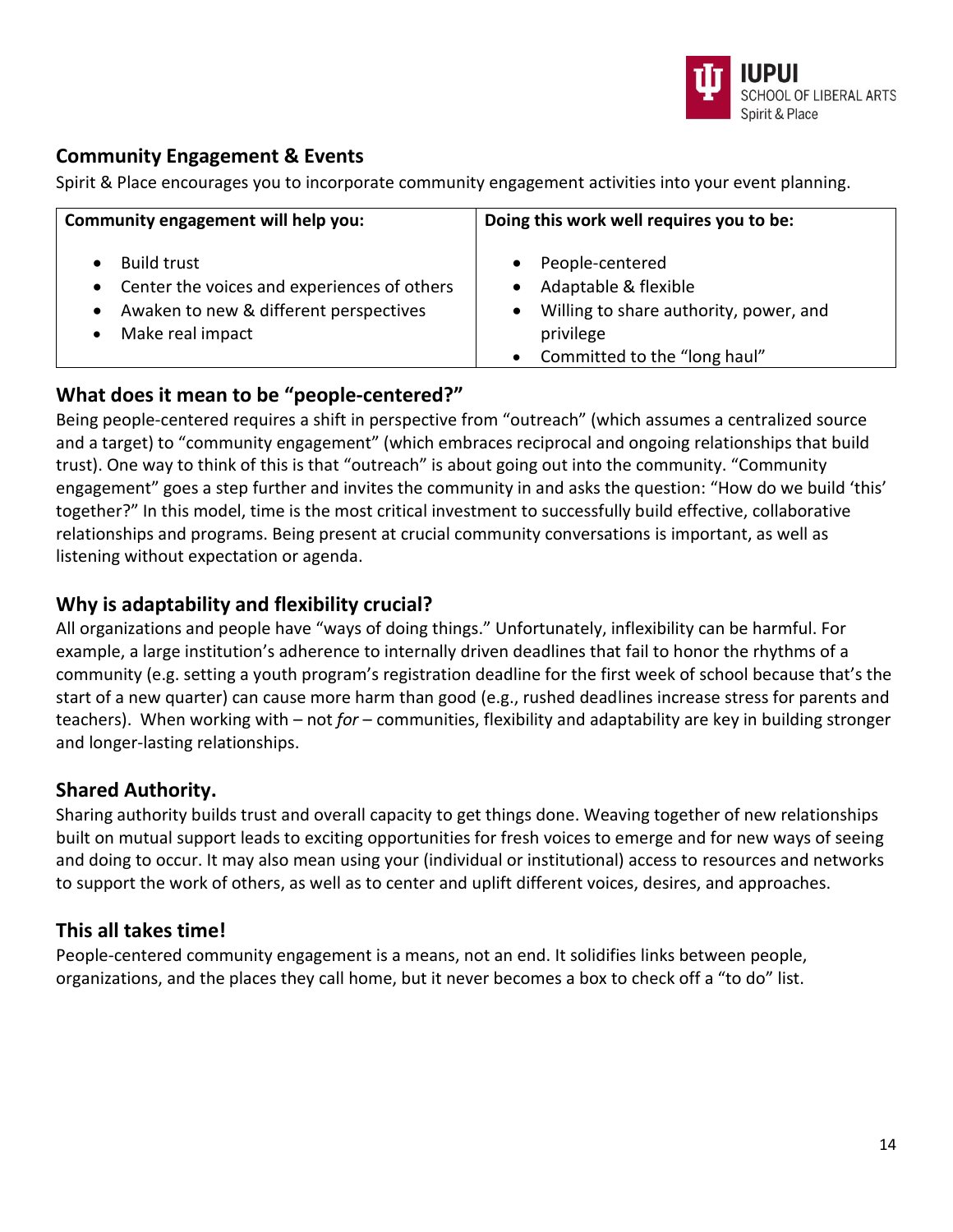

# **Sample Community Agreements**

Spirit & Place often holds space for difficult and challenging dialogue. Community (or Common) Agreements are a way to invite the audience to take ownership of the dialogue. Basically, it's a shared understanding among attendees on how they want to learn and work together as well as how they will hold each other accountable.

The agreement below is what Spirit & Place uses for its *[Powerful Conversations on Race](https://spiritandplace.org/community-dialogues-programs/powerful-conversations-on-race/)* series. Modify as needed, but always ask attendees if they have anything to add!

- Be respectful.
- Meet people where they are.
- No racial slurs.
- Be present. (Turn off phones & email.)
- One diva, one mic.
- Give space, take space.
- "Listen" to understand, "speak" to be understood.
- Stories stay, lessons leave.
- Brave space.
- Suggestions?

#### **Need a little clarity?**

- To meet people where they are means we all have different perspectives. It is okay to challenge each other's ideas, but not each other.
- One diva, one mic is about sharing space! Allow whoever has the floor to have the floor. But . . .
- If you're one to take space by talking, be mindful about stepping back so others can speak. (Another familiar agreement might be, "Me & then Three." That is, speak and wait until at least three others have spoken before jumping in again.)
- Someone in the group might gift everyone with their story. That story is theirs. The lesson it provides can be shared but it shouldn't be "re-gifted" without express permission.
- Brave spaces are spaces where we can put our ideas on the table, but we expect to be challenged and pushed to our growing edge. Brave spaces ask us to sit with discomfort.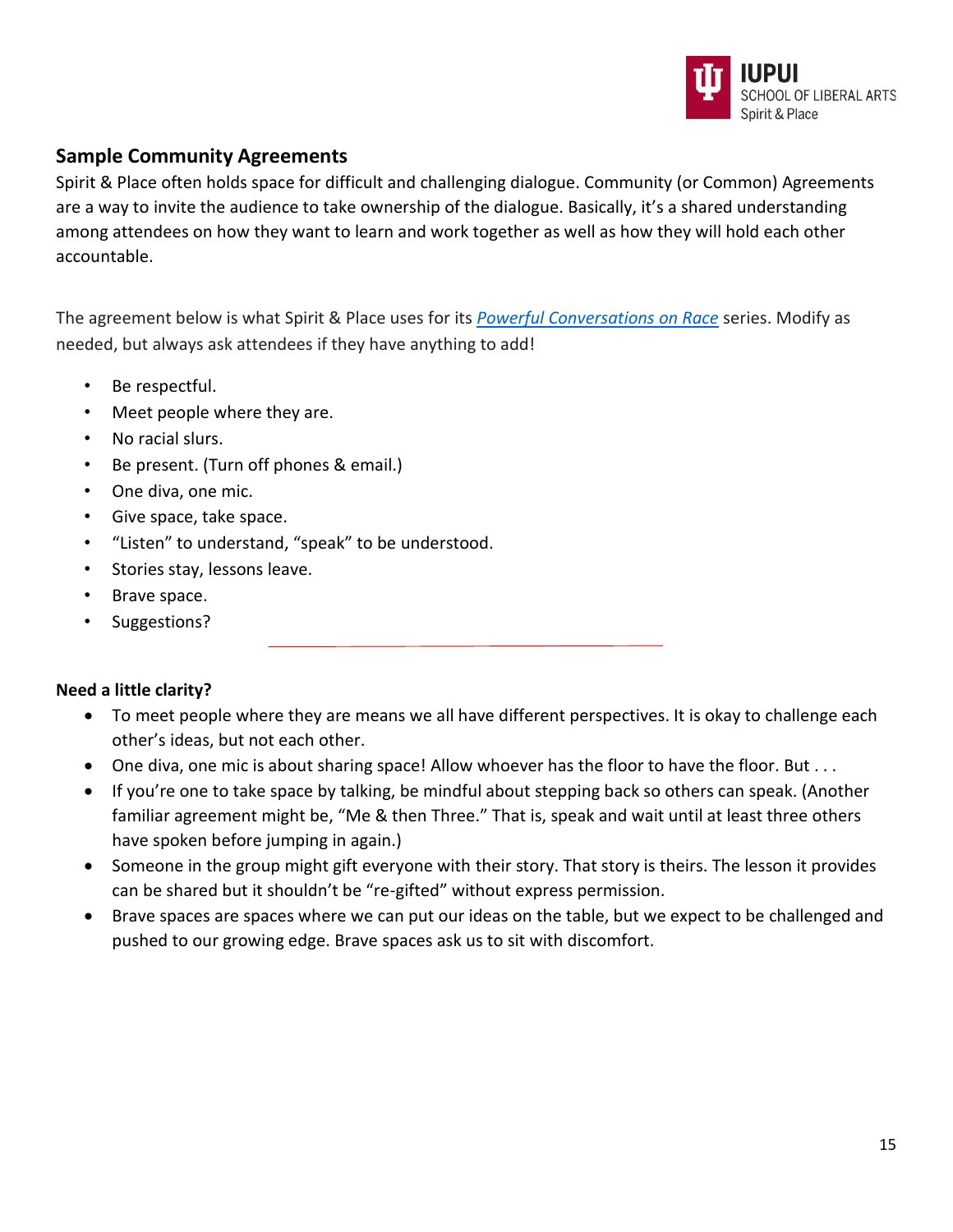

#### **Promotions – Overview**

Creating a publicity strategy for your event is crucial. Factor publicity into your overall effort and make it a part of everything you do to increase visibility and community impact.

#### **ESSENTIALS:**

- $\square$  Update website home page and/or events calendar.
- $\square$  Promote the event on social media.
- $\square$  Send e-mail invitations to your supporters and friends.
- $\square$  Include event information in your (electronic) newsletters.
- $\square$  Draft a press release.
- $\Box$  Outline with event partners the specific ways they will help promote the event. (Use the PR Matrix!)
- $\square$  Include your event in (online) community calendars.
- $\Box$  Upload post-event photos on social media and your website.

#### **SOCIAL MEDIA TIPS:**

- Create at least one post a week for the 4 to 6 weeks leading up to your event
- Tag your event partners in your social media posts to increase exposure
- Ask your presenter for images! (Facebook and Instagram LOVE images.)

#### **EMAIL INVITATIONS & REMINDERS:**

- 6 weeks—"Save the date" & general topic info
- 2—3weeks—Feature your speaker (or film, book, etc.) in more detail
- 3—5 days—Share your enthusiasm for the upcoming event
- Reminders:
	- o Registrants should receive an immediate confirmation.
	- o Send another reminder 24 to 48 hours before the event.
	- $\circ$  Send a final reminder 2 to 4 hours before the event, especially for virtual events.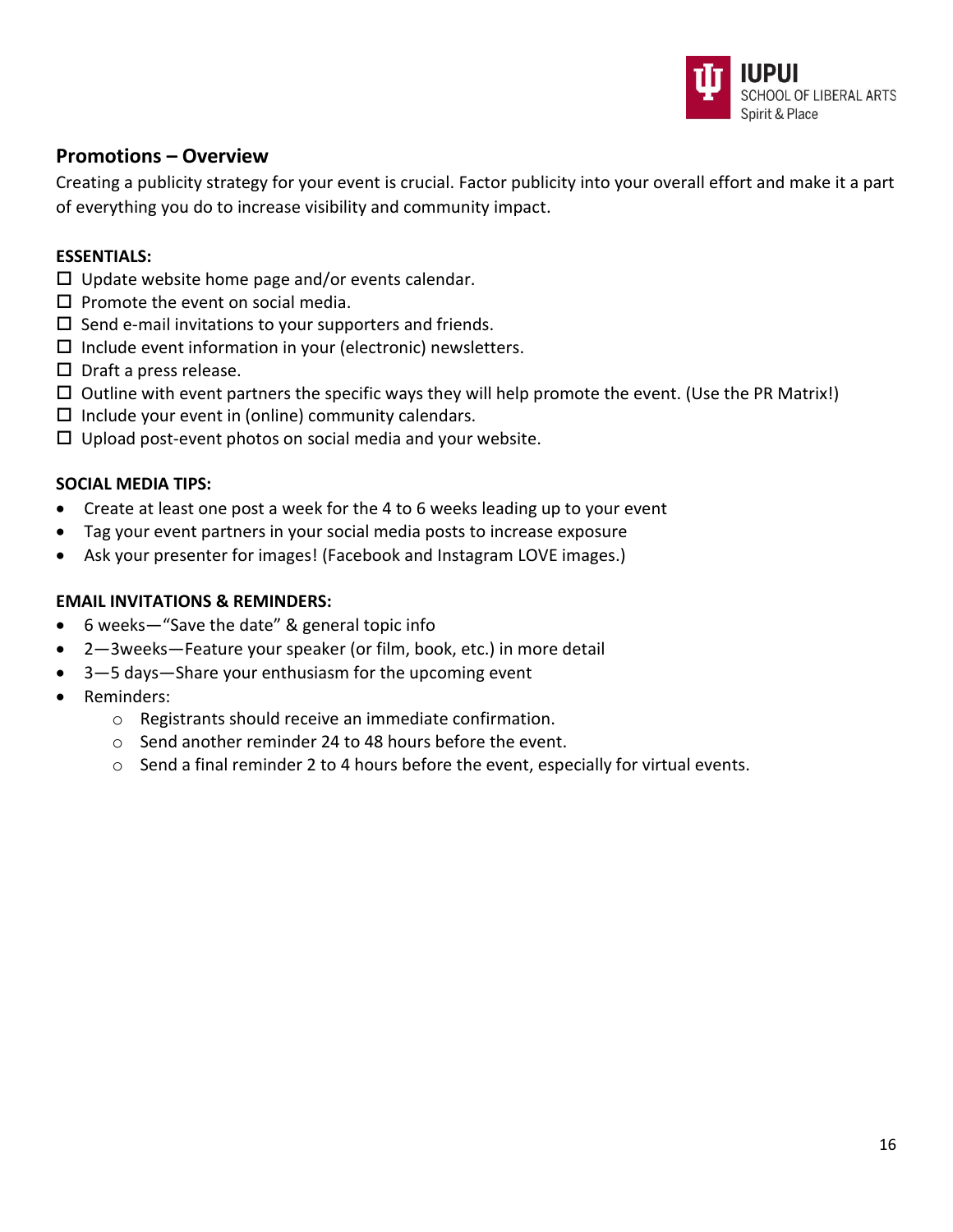

# **PR Matrix**

All events need thoughtful promotion, but marketing need not be expensive! You, your partners, and allies can spread the word far and wide if you give yourselves the time to plan and execute this basic "PR Matrix." (Tip: Start promoting your event at least 4 to 6 weeks out.)

|                                         | <b>WEBSITE</b><br>Which partners<br>& allies will<br>post info on<br>their website? | <b>SOCIAL</b><br><b>MEDIA</b><br>Who will<br>use social<br>media?<br>Which | <b>E-NEWS</b><br>Who can<br>include<br>info in their<br>e-news?<br>Deadlines? | .<br><b>INTERNAL</b><br><b>COMMUNICATIONS</b><br>Which partners &<br>allies will encourage<br>staff, volunteers, &<br>board members to | $\sim$ ,<br><b>PERSONAL</b><br><b>INVITES</b><br>Who is<br>willing to<br>send<br>personal | <b>PRESS RELEASE</b><br>Who can write<br>and send a<br>press release? | <b>FLIERS</b><br>Who can<br>create &<br>distribute<br>fliers?<br>How | <b>COMMUNITY</b><br><b>CALENDARS</b><br>Who can populate<br>online calendars? |
|-----------------------------------------|-------------------------------------------------------------------------------------|----------------------------------------------------------------------------|-------------------------------------------------------------------------------|----------------------------------------------------------------------------------------------------------------------------------------|-------------------------------------------------------------------------------------------|-----------------------------------------------------------------------|----------------------------------------------------------------------|-------------------------------------------------------------------------------|
|                                         |                                                                                     | platforms?                                                                 |                                                                               | attend?                                                                                                                                | invitations?                                                                              |                                                                       | many?                                                                |                                                                               |
| <b>Lead Partner</b>                     |                                                                                     |                                                                            |                                                                               |                                                                                                                                        |                                                                                           |                                                                       |                                                                      |                                                                               |
|                                         |                                                                                     |                                                                            |                                                                               |                                                                                                                                        |                                                                                           |                                                                       |                                                                      |                                                                               |
| <b>Collaborating</b><br><b>Partners</b> |                                                                                     |                                                                            |                                                                               |                                                                                                                                        |                                                                                           |                                                                       |                                                                      |                                                                               |
|                                         |                                                                                     |                                                                            |                                                                               |                                                                                                                                        |                                                                                           |                                                                       |                                                                      |                                                                               |
|                                         |                                                                                     |                                                                            |                                                                               |                                                                                                                                        |                                                                                           |                                                                       |                                                                      |                                                                               |
|                                         |                                                                                     |                                                                            |                                                                               |                                                                                                                                        |                                                                                           |                                                                       |                                                                      |                                                                               |
| <b>Allies</b>                           |                                                                                     |                                                                            |                                                                               |                                                                                                                                        |                                                                                           |                                                                       |                                                                      |                                                                               |
|                                         |                                                                                     |                                                                            |                                                                               |                                                                                                                                        |                                                                                           |                                                                       |                                                                      |                                                                               |
|                                         |                                                                                     |                                                                            |                                                                               |                                                                                                                                        |                                                                                           |                                                                       |                                                                      |                                                                               |
|                                         |                                                                                     |                                                                            |                                                                               |                                                                                                                                        |                                                                                           |                                                                       |                                                                      |                                                                               |

**Lead Partner:** That's you!

**Collaborating Partners:** These are the groups most closely connected to the event.

**Allies:** These are groups who may not be officially involved, but who share your values and, if asked, will probably help promote.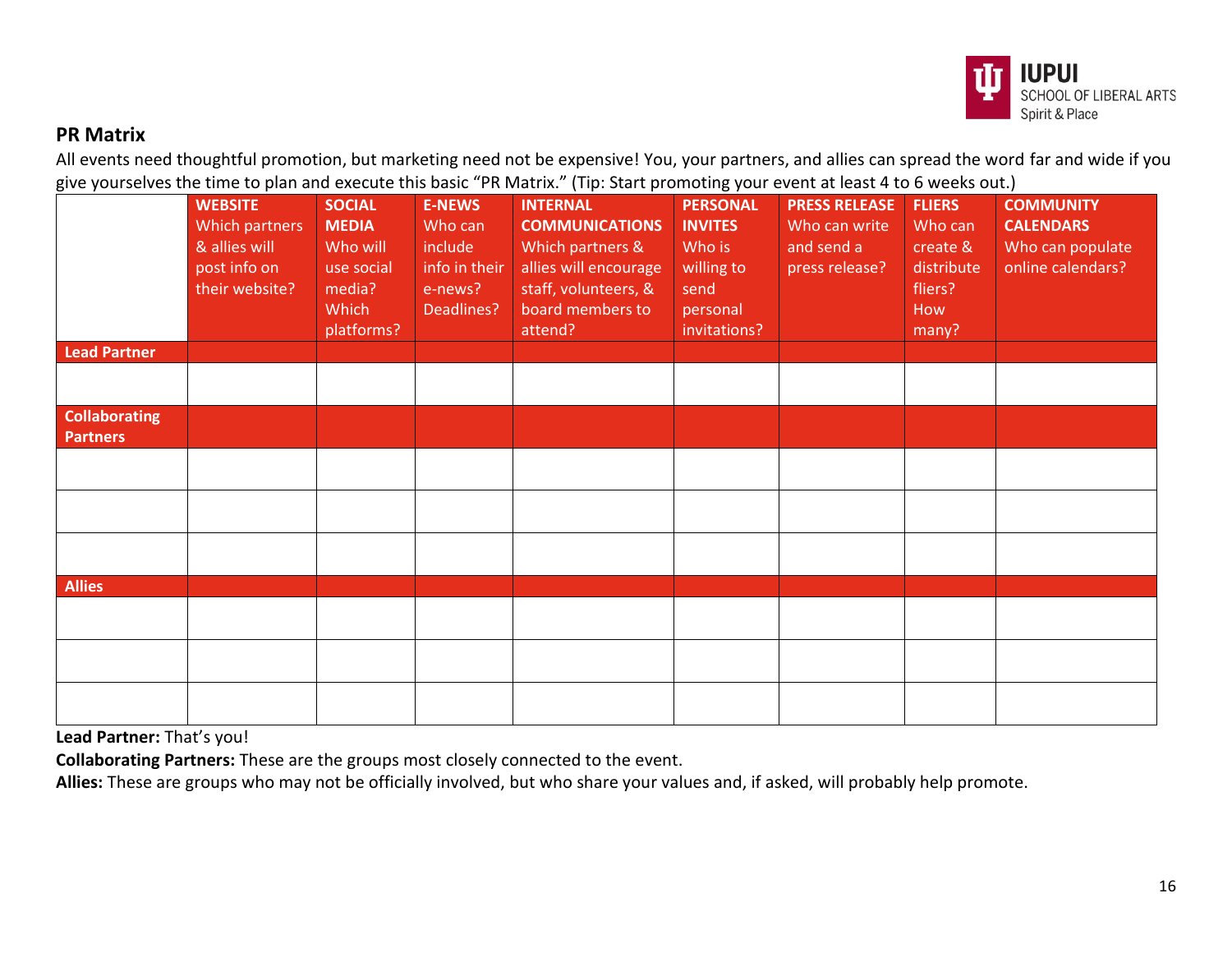

# **Choosing an Event Image: Tip & Resources**

Event promotions need to include the event's title, date, time, location, a short (and memorable!) description, and any relevant accessibility info. In today's highly visual world – especially where social media is key in promoting events, you will also need a good event image. Use this tip sheet to help you find the right image for your event.

## **Tips:**

- Chose an image that is evocative your event and helps tell its story.
- Images, rather than logos, are the most effective.
- Choose images with minimal wording.
	- $\circ$  Images often get shrunk when put into other design pieces e.g., event guides & web pages and the text cannot necessarily be read. Besides, you are trying to tell a *visual* story!
- Be especially mindful of securing permissions of any image featuring a child.
- If using a crowd shot, make it a good one! An un-artfully posed photo of people's backs is not compelling. (Yeah, I know. That was some tough love right there.)

#### **Resources:**

The following websites and services might provide images you can use. They all have protection under Creative Commons CC0:

*"The person who associated a work with this deed has dedicated the work to the public domain by waiving all of his or her rights to the work worldwide under copyright law, including all related and neighboring rights, to the extent allowed by law."---CreativeCommons.org*

#### **Regardless, always read the fine print! Verify you have permission to use the image as intended.**

- Freerange:<https://freerangestock.com/index.php>
- Unsplash:<https://unsplash.com/>
- Pexels,<https://www.pexels.com/>
- Flikr,<https://www.flickr.com/>
- Life of Pix[, https://www.lifeofpix.com/](https://www.lifeofpix.com/)
- StockSnap,<https://stocksnap.io/>
- Wikimedia[, https://commons.wikimedia.org/wiki/Main\\_Page](https://commons.wikimedia.org/wiki/Main_Page)
- Reshot,<https://www.reshot.com/>
- Gratisogrpahy[, https://gratisography.com/](https://gratisography.com/)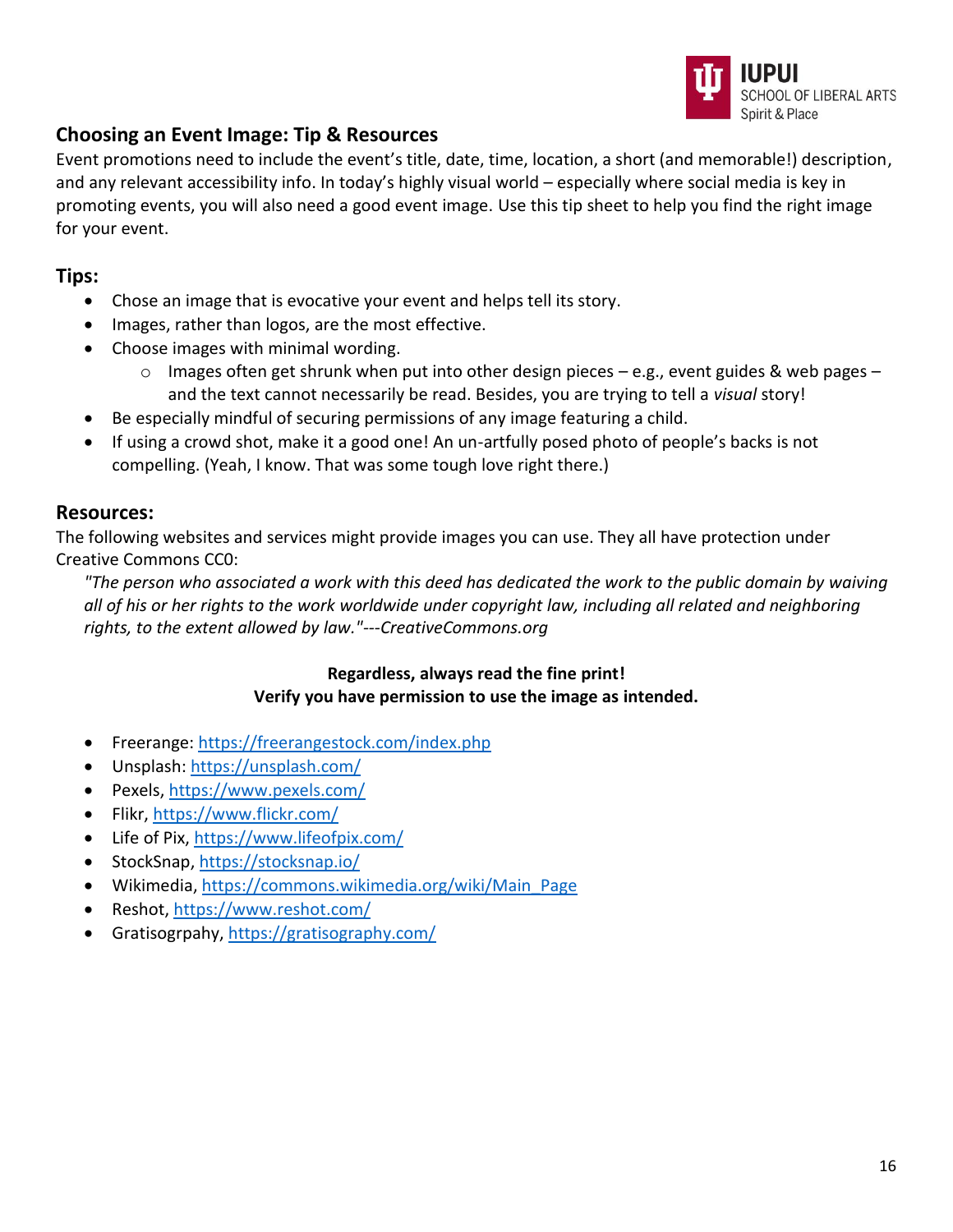

# **Event Logistics: Venue & Speaker Checklists**

|--|

**Room Name:**

**Address:**

| <b>Contact Name, Email, and Phone:</b> |  |  |  |
|----------------------------------------|--|--|--|
|----------------------------------------|--|--|--|

**Parking Notes:**

#### **AV & Equipment**

Can the venue supply what do you need? If not, who will provide the equipment? \_\_\_\_\_\_\_\_\_\_\_\_\_\_\_\_\_\_\_\_

| $\Box$ Laptop        | $\square$ Speakers (*Not only for microphones, but laptop audio too.) |
|----------------------|-----------------------------------------------------------------------|
| $\Box$ LCD Projector | $\square$ Screen                                                      |
| $\Box$ Lectern       | $\Box$ Flip Charts                                                    |
| $\Box$ Microphone    | $\square$ Easels                                                      |
| Podium Mic           | $\square$ Markers                                                     |
| Handheld             | $\square$ Sign-In Table                                               |
| <b>Standing Mic</b>  | $\Box$ Chairs                                                         |
| Panel Table Mics     |                                                                       |

# **Room/Stage Set-Up, Signage, & Hospitality**

- $\square$  Theater style  $\square$  Panel Tables
- 
- U-Shape
- □ Hollow-Square
- $\Box$  Other:

#### **Room Set-Up: Stage Set-Up:**

- $\square$  Classroom style  $\square$  Seated/Conversational (no tables)
- $\square$  (Semi) Circle  $\square$  Podium/Lectern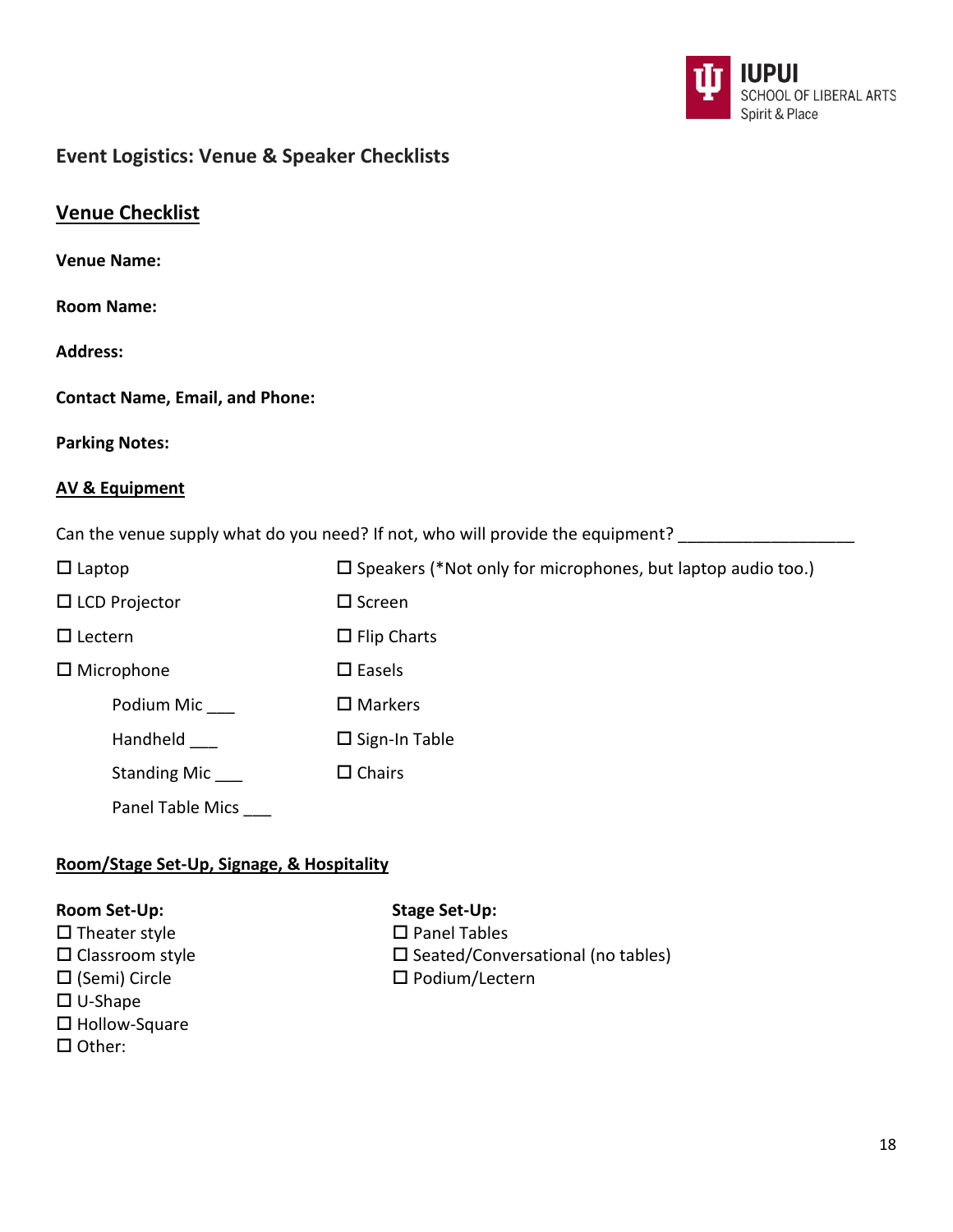

**Number of Chairs:** Audience: Stage: **Sign-In Table:**  YES NO Location:

**Will you utilize directional signs, volunteers, or both?** 

**Water for speaker(s):** YES NO

**What time can you arrive for set-up? \_\_\_\_\_\_\_**

**What time you need to be out? \_\_\_\_\_\_**